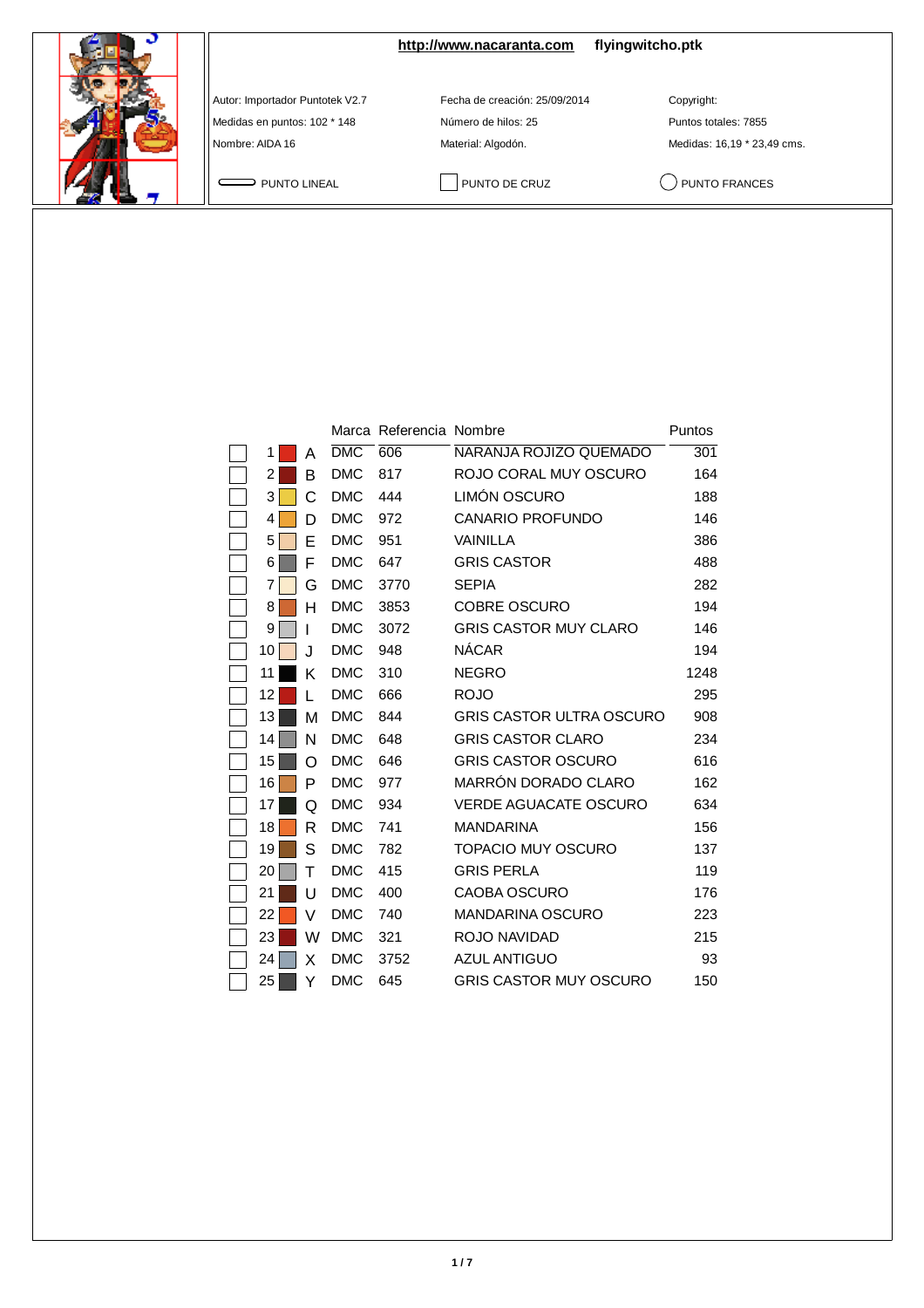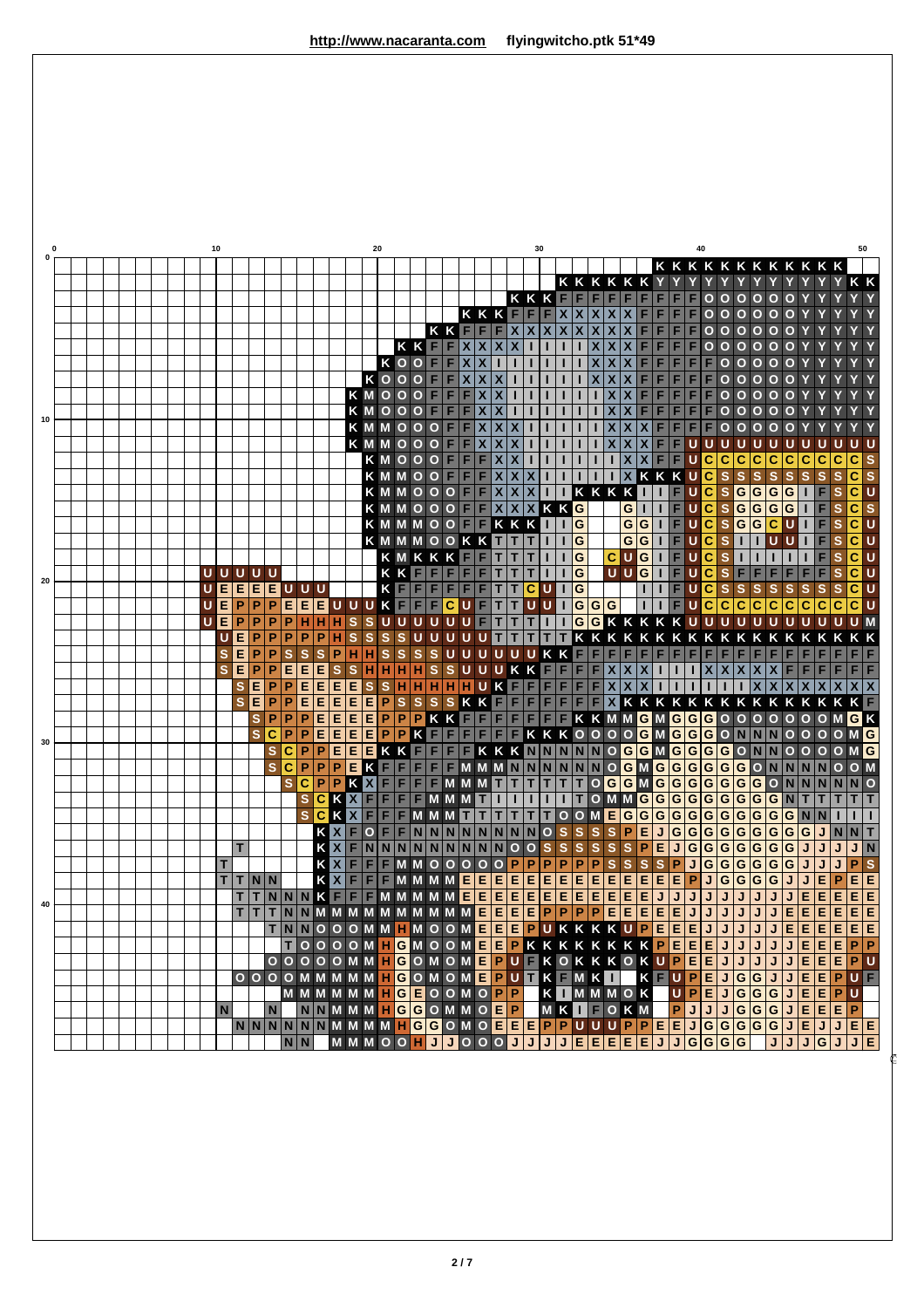|      |                |              |                         |                  |                         |              |                                                |         | 60             |   |                  |   |  |                         |                         |              | 70          |                         |                         |                                         |                         |                |                  |                           |                              |                         | 80 |  |  |  |  | 90 |  |  |  |  | 100 |  |
|------|----------------|--------------|-------------------------|------------------|-------------------------|--------------|------------------------------------------------|---------|----------------|---|------------------|---|--|-------------------------|-------------------------|--------------|-------------|-------------------------|-------------------------|-----------------------------------------|-------------------------|----------------|------------------|---------------------------|------------------------------|-------------------------|----|--|--|--|--|----|--|--|--|--|-----|--|
| 0    |                |              |                         |                  |                         |              |                                                |         |                |   |                  |   |  |                         |                         |              |             |                         |                         |                                         |                         |                |                  |                           |                              |                         |    |  |  |  |  |    |  |  |  |  |     |  |
|      | KKK            |              |                         |                  |                         |              |                                                |         |                |   |                  |   |  |                         |                         |              |             |                         |                         |                                         |                         |                |                  |                           |                              |                         |    |  |  |  |  |    |  |  |  |  |     |  |
|      |                |              |                         | YMMKKK           |                         |              |                                                |         |                |   |                  |   |  |                         |                         |              |             |                         |                         |                                         |                         |                |                  |                           |                              |                         |    |  |  |  |  |    |  |  |  |  |     |  |
|      |                |              |                         |                  |                         |              | Y M M M Q Q K K K                              |         |                |   |                  |   |  |                         |                         |              |             |                         |                         |                                         |                         |                |                  |                           |                              |                         |    |  |  |  |  |    |  |  |  |  |     |  |
|      |                |              |                         |                  |                         |              | YMMMMMQQKKK                                    |         |                |   |                  |   |  |                         |                         |              |             |                         |                         |                                         |                         |                |                  |                           |                              |                         |    |  |  |  |  |    |  |  |  |  |     |  |
|      |                |              |                         |                  |                         |              | Y M M M M M Q Q Q Q K                          |         |                |   |                  |   |  |                         |                         |              |             |                         |                         |                                         |                         |                |                  |                           |                              |                         |    |  |  |  |  |    |  |  |  |  |     |  |
|      |                |              |                         |                  |                         |              | Y M M M M M M Q Q Q Q Q K                      |         |                |   |                  |   |  |                         |                         |              |             |                         |                         |                                         |                         |                |                  |                           |                              |                         |    |  |  |  |  |    |  |  |  |  |     |  |
|      |                |              |                         |                  |                         |              | Y M M M M M M Q Q Q Q Q Q K                    |         |                |   |                  |   |  |                         |                         |              |             |                         |                         |                                         |                         |                |                  |                           |                              |                         |    |  |  |  |  |    |  |  |  |  |     |  |
|      |                |              |                         |                  |                         |              | Y M M M M M M Q Q Q Q Q Q K                    |         |                |   |                  |   |  |                         |                         |              |             |                         |                         |                                         |                         |                |                  |                           |                              |                         |    |  |  |  |  |    |  |  |  |  |     |  |
| $10$ |                |              |                         |                  |                         |              | Y M M M M M M Q Q Q Q Q Q K                    |         |                |   |                  |   |  |                         |                         |              |             |                         |                         |                                         |                         |                |                  |                           |                              |                         |    |  |  |  |  |    |  |  |  |  |     |  |
|      |                |              |                         |                  |                         |              | Y M M M M M M Q Q Q Q Q Q K                    |         |                |   |                  |   |  |                         |                         |              |             |                         |                         |                                         |                         |                |                  |                           |                              |                         |    |  |  |  |  |    |  |  |  |  |     |  |
|      |                |              |                         |                  |                         |              | <b>MMMMMMQQQQQQK</b>                           |         |                |   |                  |   |  |                         |                         |              |             |                         |                         |                                         |                         |                |                  |                           |                              |                         |    |  |  |  |  |    |  |  |  |  |     |  |
|      |                |              |                         |                  |                         |              | <b>MMMMMMMQQQQQQK</b>                          |         |                |   |                  |   |  |                         |                         |              |             |                         |                         |                                         |                         |                |                  |                           |                              |                         |    |  |  |  |  |    |  |  |  |  |     |  |
|      |                |              |                         |                  |                         |              | <b>KKKMMMMQQQQQQK</b>                          |         |                |   |                  |   |  |                         |                         |              |             |                         |                         |                                         |                         |                |                  |                           |                              |                         |    |  |  |  |  |    |  |  |  |  |     |  |
|      |                |              |                         |                  |                         |              | <b>TTKKKMQQQQQQK</b>                           |         |                |   |                  |   |  |                         |                         |              |             |                         |                         |                                         |                         |                |                  |                           |                              |                         |    |  |  |  |  |    |  |  |  |  |     |  |
|      |                |              |                         |                  |                         |              | <b>ITTTNNKKKQQQK</b>                           |         |                |   |                  |   |  |                         |                         |              |             |                         |                         |                                         |                         |                |                  |                           |                              |                         |    |  |  |  |  |    |  |  |  |  |     |  |
|      |                | п            |                         |                  |                         |              | TTTNNNFFKKQK<br>CUNNNFFFYKK                    |         |                |   |                  |   |  |                         |                         |              |             |                         |                         |                                         |                         |                |                  |                           |                              |                         |    |  |  |  |  |    |  |  |  |  |     |  |
|      |                |              |                         |                  |                         |              | UUNNNFFFY                                      |         |                |   | $Y$ $K$          |   |  |                         |                         |              |             |                         |                         |                                         |                         |                |                  |                           |                              |                         |    |  |  |  |  |    |  |  |  |  |     |  |
|      | $T$ $T$        |              |                         |                  |                         |              | NNNNNHFFCUY                                    |         |                |   | Y K              |   |  |                         |                         |              |             |                         |                         |                                         |                         |                |                  |                           | <b>UUUUU</b>                 |                         |    |  |  |  |  |    |  |  |  |  |     |  |
| 20   |                |              |                         | Y                | $\bullet$               |              | <b>FFFUUY</b>                                  |         |                |   | YK               |   |  |                         |                         |              |             |                         |                         |                                         |                         |                | <b>UUHHH</b>     |                           | E                            | U                       |    |  |  |  |  |    |  |  |  |  |     |  |
|      |                |              |                         |                  |                         |              | KKKKKYYYF                                      |         | F              | Y | YK               |   |  |                         |                         |              | <b>UUUU</b> |                         |                         | $\overline{\mathbf{s}}$                 | $\mathbf{s}$            |                | H H              |                           | P<br>$\mathsf E$             | U                       |    |  |  |  |  |    |  |  |  |  |     |  |
|      |                |              |                         | MMMMMKY          |                         |              |                                                | $Y$ $Y$ | $\mathbf Y$    |   |                  | K |  | 00000                   |                         |              |             | $\overline{\mathbf{s}}$ | $\overline{\mathbf{s}}$ | $\overline{H}$                          | H                       | н              |                  | P                         | E                            | ۱u                      |    |  |  |  |  |    |  |  |  |  |     |  |
|      |                |              |                         |                  |                         |              | <b>KKKMMMKYY</b>                               |         | Y              |   | YUUUU            |   |  | U                       | U                       | $\mathbf{s}$ | s           | H                       | P                       | P                                       | P                       | P              | P                |                           | $\mathsf E$<br>P             | S                       |    |  |  |  |  |    |  |  |  |  |     |  |
|      |                |              |                         |                  |                         |              | YYKKKKKUUUUUUS                                 |         |                |   |                  |   |  | $\overline{\mathbf{s}}$ | $\overline{\mathbf{s}}$ |              | H H         |                         | $P$ <sub>s</sub>        | $\overline{\mathbf{s}}$                 | $\vert s \vert$         | s              | P                |                           | E<br>∣P                      | $\overline{\mathbf{s}}$ |    |  |  |  |  |    |  |  |  |  |     |  |
|      |                |              |                         |                  |                         |              | YYYMMKKUUSSHHHSS                               |         |                |   |                  |   |  |                         |                         |              |             |                         | $S$ $\blacksquare$      | E                                       | E                       | P              | P                |                           | $\overline{E}$               | S                       |    |  |  |  |  |    |  |  |  |  |     |  |
|      | $ \mathbf{x} $ | F            | F F                     |                  |                         |              | YYYMQQKH <mark>HH</mark> SSS <mark>EEEE</mark> |         |                |   |                  |   |  |                         |                         |              |             |                         |                         | $\vert$ E $\vert$                       | İΕ                      | P              | $\overline{P}$   |                           | E<br>$\overline{\mathbf{s}}$ |                         |    |  |  |  |  |    |  |  |  |  |     |  |
|      |                |              |                         |                  |                         |              |                                                |         |                |   |                  |   |  |                         |                         |              |             |                         |                         |                                         | P                       | P              | E                |                           | $\overline{\mathbf{s}}$      |                         |    |  |  |  |  |    |  |  |  |  |     |  |
|      |                |              |                         |                  |                         |              | FFFFFYYYYMMKKSPPPEEEE<br>KKKKMMMMMYYMMKPPPEEEE |         |                |   |                  |   |  |                         |                         |              |             |                         |                         | $\frac{\boxed{\mathsf{E}}}{\mathsf{E}}$ | $\overline{P}$          | $\overline{P}$ |                  | $\overline{\mathbf{B}}$ s |                              |                         |    |  |  |  |  |    |  |  |  |  |     |  |
|      |                |              |                         |                  |                         |              | G M O O K K K M M M Y Y M M K P P E E E E      |         |                |   |                  |   |  |                         |                         |              |             |                         |                         | $\overline{P}$                          | $\overline{\mathsf{P}}$ | $\overline{c}$ | $\mathbf{s}$     |                           |                              |                         |    |  |  |  |  |    |  |  |  |  |     |  |
| 30   |                |              |                         |                  |                         |              | JJMOOOOKKMMMMMMKKEEEP                          |         |                |   |                  |   |  |                         |                         |              |             |                         |                         |                                         | P C                     |                | $\blacksquare$ s |                           |                              |                         |    |  |  |  |  |    |  |  |  |  |     |  |
|      | J/J            |              | J                       |                  |                         |              | JMNNNNNMMMMMKEEP                               |         |                |   |                  |   |  |                         |                         |              |             |                         |                         |                                         | $P$ E                   | $\mathbf{s}$   |                  |                           |                              |                         |    |  |  |  |  |    |  |  |  |  |     |  |
|      |                |              |                         | J                |                         |              | JMNNNNNOMMMMQQKPPES                            |         |                |   |                  |   |  |                         |                         |              |             |                         |                         |                                         |                         |                |                  |                           |                              |                         |    |  |  |  |  |    |  |  |  |  |     |  |
|      | $\circ$        | J            | J                       | J                |                         |              | <b>EEMMOOOOOMMQQQQKPES</b>                     |         |                |   |                  |   |  |                         |                         |              |             |                         |                         |                                         |                         |                |                  |                           |                              |                         |    |  |  |  |  |    |  |  |  |  |     |  |
|      |                | $\mathbf{o}$ | E                       | E                | P                       |              | PPPMMMMOOOMQQQQKS                              |         |                |   |                  |   |  |                         |                         |              |             |                         |                         |                                         |                         |                |                  |                           |                              |                         |    |  |  |  |  |    |  |  |  |  |     |  |
|      |                | т            | $\circ$                 | $\mathbf{s}$     | $\overline{\mathbf{s}}$ | $\mathbf{s}$ | SSPPMMMMMMMMMQK                                |         |                |   |                  |   |  |                         |                         |              |             |                         |                         |                                         |                         |                |                  |                           |                              |                         |    |  |  |  |  |    |  |  |  |  |     |  |
|      |                |              |                         |                  |                         |              | NNOOSSSSSPMNNNNKQQQK                           |         |                |   |                  |   |  |                         |                         |              |             |                         |                         |                                         |                         |                |                  |                           |                              |                         |    |  |  |  |  |    |  |  |  |  |     |  |
|      |                |              | $\overline{\mathbf{s}}$ | $S$ <sub>P</sub> |                         |              | PPPPPPMTTTTTQQQK                               |         |                |   |                  |   |  |                         |                         |              |             |                         |                         |                                         |                         |                |                  |                           |                              |                         |    |  |  |  |  |    |  |  |  |  |     |  |
|      | E E E          |              |                         |                  |                         |              |                                                |         |                |   |                  |   |  |                         |                         |              |             |                         |                         |                                         |                         |                |                  |                           |                              |                         |    |  |  |  |  |    |  |  |  |  |     |  |
|      | Е              |              |                         |                  |                         |              | EEEEEEEEEEE MMMMMMQ000000000                   |         |                |   |                  |   |  |                         |                         |              |             |                         |                         |                                         |                         |                |                  |                           |                              |                         |    |  |  |  |  |    |  |  |  |  |     |  |
| 40   | E E E          |              |                         | P P              |                         |              | PPEEEEEMMMMMMQMMMMM                            |         |                |   |                  |   |  |                         |                         |              |             |                         |                         |                                         |                         |                |                  |                           |                              |                         |    |  |  |  |  |    |  |  |  |  |     |  |
|      |                |              |                         |                  |                         |              | PUKKKKUPEEEMMOMMMQ000                          |         |                |   |                  |   |  |                         |                         |              |             |                         |                         |                                         |                         |                |                  |                           |                              |                         |    |  |  |  |  |    |  |  |  |  |     |  |
|      |                |              |                         |                  |                         |              | KKKKKKKPEEEMOMOHQMOOO                          |         |                |   |                  |   |  |                         |                         |              |             |                         |                         |                                         |                         |                |                  |                           |                              |                         |    |  |  |  |  |    |  |  |  |  |     |  |
|      |                |              |                         |                  |                         |              | KOKKKOKFUPEHMOMOHQMMOOO                        |         |                |   |                  |   |  |                         |                         |              |             |                         |                         |                                         |                         |                |                  |                           |                              |                         |    |  |  |  |  |    |  |  |  |  |     |  |
|      |                |              |                         | <b>FMKI</b>      |                         |              | KTUPEOMOOGHKMMMMOO                             |         |                |   |                  |   |  |                         |                         |              |             |                         |                         |                                         |                         |                |                  |                           |                              |                         |    |  |  |  |  |    |  |  |  |  |     |  |
|      |                |              |                         | KIMMMOK          |                         |              |                                                |         | $P$ $P$        |   | EOMMOGHOMMMMMOOO |   |  |                         |                         |              |             |                         |                         |                                         |                         |                |                  |                           |                              |                         |    |  |  |  |  |    |  |  |  |  |     |  |
|      |                |              |                         | MKIFOKM          |                         |              |                                                |         | PEHOMOGGHOMMNN |   |                  |   |  |                         |                         |              |             |                         |                         |                                         |                         |                |                  |                           |                              |                         |    |  |  |  |  |    |  |  |  |  |     |  |
|      |                |              |                         |                  |                         |              | PPUUUPPEEEOOOJJHOOMMNNNN                       |         |                |   |                  |   |  |                         |                         |              |             |                         |                         |                                         |                         |                |                  |                           |                              | N                       |    |  |  |  |  |    |  |  |  |  |     |  |
|      |                |              |                         |                  |                         |              | EEEEEEEEOOOEEEHOOOMM                           |         |                |   |                  |   |  |                         |                         |              |             |                         |                         |                                         |                         |                | $N$ $N$ $N$ $N$  |                           |                              |                         |    |  |  |  |  |    |  |  |  |  |     |  |
|      | $\circledcirc$ |              |                         |                  |                         |              |                                                |         |                |   |                  |   |  |                         |                         |              |             |                         |                         |                                         |                         |                |                  |                           |                              |                         |    |  |  |  |  |    |  |  |  |  |     |  |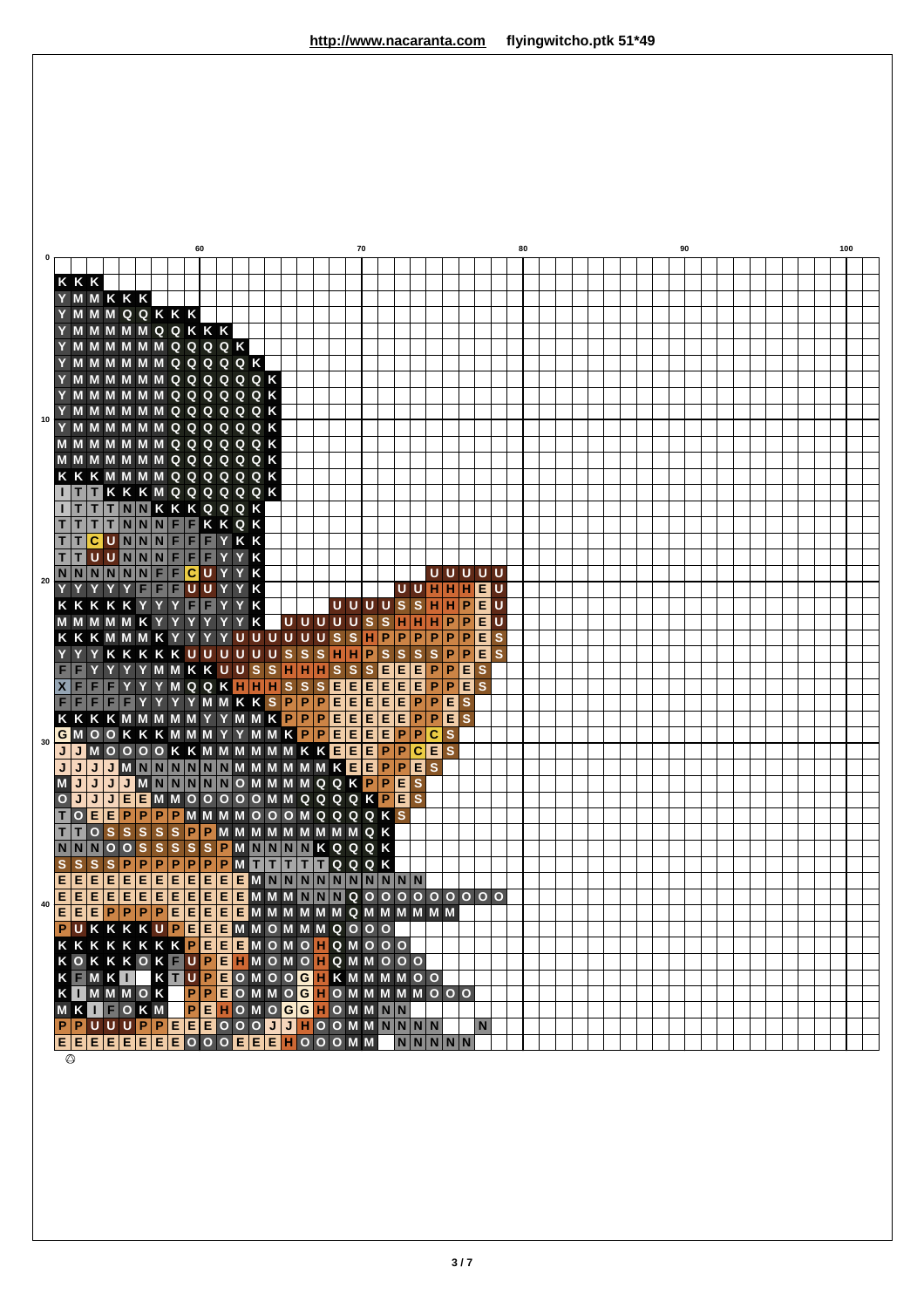| $\mathbf 0$ |   |    |        |       |              |                     |              |                |                |    |                |       |  |                               |  |         |    |                 |                               |                         |                   |                        |                         |     |       |    |             |   |                |                                                                                                 |     |                |                         |                               |                               |                 |                           |                         |                         |                         |                                             |                         |                         |   |              |             |
|-------------|---|----|--------|-------|--------------|---------------------|--------------|----------------|----------------|----|----------------|-------|--|-------------------------------|--|---------|----|-----------------|-------------------------------|-------------------------|-------------------|------------------------|-------------------------|-----|-------|----|-------------|---|----------------|-------------------------------------------------------------------------------------------------|-----|----------------|-------------------------|-------------------------------|-------------------------------|-----------------|---------------------------|-------------------------|-------------------------|-------------------------|---------------------------------------------|-------------------------|-------------------------|---|--------------|-------------|
|             |   |    |        |       |              |                     |              |                | $\overline{O}$ | 10 |                |       |  |                               |  |         | 20 |                 |                               | <b>MMMMOOO</b>          |                   | HEEE000                |                         |     |       | 30 |             | J |                |                                                                                                 |     |                |                         |                               | 40                            |                 | J G G G G G G             |                         |                         |                         |                                             |                         |                         |   | 50           |             |
| 50          |   |    |        |       |              |                     |              |                |                |    | 0 <sub>0</sub> |       |  |                               |  | MMMOOOO |    |                 |                               |                         |                   | O O M H H E            |                         |     |       |    |             | J | $\overline{G}$ | $\boxed{G \mid G \mid G \mid G \mid G \mid G \mid G \mid G}$                                    |     |                |                         |                               |                               |                 |                           | $\overline{\mathsf{L}}$ | E E                     |                         | IE.                                         | İΕ                      | G G G J                 |   | G G          |             |
|             |   |    |        |       |              |                     |              |                |                |    |                | O O M |  | <b>MMMM</b>                   |  |         |    | ONN             |                               | $\vert N \vert$         | $\vert N \vert N$ |                        | OMHEE                   |     |       |    | J           |   |                | $J G G G G G G G G G G E$                                                                       |     |                |                         |                               |                               |                 |                           |                         |                         |                         | JEEEJ                                       |                         |                         | G | G G          |             |
|             |   |    |        |       |              |                     |              |                |                |    |                |       |  | O O M M M M M                 |  |         |    | $\vert N \vert$ |                               | T                       | т                 | T                      | OMMHEJ                  |     |       |    |             |   |                | JGGGGGGGGGG                                                                                     |     |                |                         |                               |                               |                 |                           | J                       | J                       | J                       | $\overline{\mathsf{J}}$                     | $\overline{\mathsf{J}}$ | G                       | G | G G          |             |
|             |   |    |        |       |              |                     |              |                |                |    |                |       |  | 000                           |  |         |    | O T             |                               | $\mathsf{T}$            | $T$ $T$           |                        | $\overline{\mathsf{T}}$ | O M | $H$ E |    | EJJ         |   |                | G G G G G G G G G G G G G G G                                                                   |     |                |                         |                               |                               |                 |                           |                         |                         |                         |                                             |                         | G G                     |   | G G          |             |
|             |   |    |        |       |              |                     |              |                |                |    |                |       |  |                               |  |         |    |                 | $O$ $O$ $N$                   |                         |                   | NNNNOMH                |                         |     |       |    | $E$ $E$     |   |                | JGGGGGSD                                                                                        |     |                |                         |                               |                               |                 | E                         | $\overline{E}$          | E                       | E                       | E                                           | E                       | D                       |   |              |             |
|             |   |    |        |       |              |                     |              |                |                |    |                |       |  |                               |  |         |    |                 | $\overline{O}$ $\overline{O}$ | $\overline{\mathbf{o}}$ |                   |                        |                         |     |       |    | OOOOOOMHEE  |   |                | JJGGGGDS                                                                                        |     |                |                         |                               |                               |                 | $\overline{\mathbf{s}}$   | $\overline{\mathbf{s}}$ | $\overline{\mathbf{s}}$ | $\mathbf{s}$            | $\overline{\mathbf{s}}$                     | $\mathbf S$             | H                       | D | J            |             |
|             |   |    |        |       |              |                     |              |                |                |    |                |       |  |                               |  |         |    |                 |                               |                         | $O$ $O$ $O$ $N$   |                        |                         |     |       |    |             |   |                | OOOOOHEEEJ                                                                                      |     | $\overline{J}$ | $\overline{\mathsf{J}}$ |                               | $JJH$ E                       |                 |                           |                         | $\overline{\mathsf{E}}$ | E                       | $\overline{\mathsf{D}}$                     | $\overline{D}$          |                         |   |              |             |
|             |   |    |        |       |              |                     |              |                |                |    |                |       |  | $\mathbf N$                   |  |         |    |                 | $N$ $N$ $N$ $N$               |                         |                   |                        | <b>MMMM</b>             |     |       |    |             |   |                | NNHHEEEE                                                                                        |     |                |                         | JJ                            |                               |                 | JHERH                     |                         |                         |                         | HH                                          |                         | J                       | J | JE           |             |
|             |   |    |        |       |              |                     |              |                |                |    |                |       |  |                               |  | NNNNNN  |    |                 |                               |                         |                   |                        | M M M                   |     |       |    |             |   |                | NNNOHH                                                                                          |     |                | $E$ $E$ $E$ $E$         |                               | $\overline{\mathsf{J}}$       |                 | $\mathsf J$               | J                       | J                       | J                       | J                                           | E                       | E                       | E | E E          |             |
| 60          |   |    |        |       |              |                     |              |                |                |    |                |       |  |                               |  |         |    |                 |                               |                         |                   |                        | $\mathbf{o}$            |     |       |    | NNNNO       |   |                |                                                                                                 |     |                | H H H                   |                               | l E<br>lE.                    |                 | E                         | E                       | E.                      | ΙE                      | E                                           | E                       | Е                       | E | інін         |             |
|             |   |    |        |       |              |                     |              |                |                |    |                |       |  |                               |  |         |    |                 |                               |                         | 0 <sub>0</sub>    |                        |                         |     |       |    | <b>TTNO</b> |   |                |                                                                                                 |     |                |                         |                               | H H H                         |                 |                           |                         |                         |                         | $E$ $E$ $E$ $E$ $E$ $H$ $T$                 |                         | HIH                     |   |              |             |
|             |   |    |        |       |              |                     |              |                |                |    |                |       |  |                               |  |         |    |                 |                               |                         |                   |                        |                         |     |       |    | TTTTO       |   |                |                                                                                                 |     |                |                         | KE                            |                               | $F$ $E$         |                           |                         | $H$ $H$ $H$             |                         | HE                                          |                         | F                       | F | $\mathsf{K}$ |             |
|             |   |    |        |       |              |                     |              |                |                |    |                |       |  |                               |  |         |    |                 |                               |                         |                   |                        |                         |     |       |    |             |   |                |                                                                                                 |     |                | KKKF                    |                               |                               | $\mathbf{I}$    | F                         | E                       | $\mathsf{J}$            | J                       | E                                           | F                       |                         |   | K K          |             |
|             |   |    |        |       |              |                     |              |                |                |    |                |       |  |                               |  |         |    |                 |                               |                         |                   |                        |                         |     |       |    |             |   |                |                                                                                                 |     |                |                         |                               |                               |                 |                           |                         |                         |                         |                                             |                         |                         |   |              |             |
|             |   |    |        |       |              |                     |              |                |                |    |                |       |  |                               |  |         |    |                 |                               |                         |                   |                        |                         |     |       |    |             |   |                |                                                                                                 |     |                |                         |                               |                               |                 |                           |                         |                         |                         |                                             | $\overline{G}$          | G                       |   |              |             |
|             |   |    |        |       |              |                     |              |                |                |    |                |       |  |                               |  |         |    |                 |                               |                         |                   |                        |                         |     |       |    |             |   |                |                                                                                                 |     |                |                         |                               |                               |                 |                           | $\hat{\mathbf{\Phi}}$   |                         |                         | FF                                          |                         | F                       |   | K M          |             |
|             |   |    |        |       |              |                     |              |                |                |    |                |       |  |                               |  |         |    |                 |                               |                         |                   |                        |                         |     |       |    |             |   |                | KQKQMMKNMK <b>TFFHC</b>                                                                         |     |                |                         |                               |                               |                 |                           |                         | BBD                     | A                       |                                             | D                       | н                       |   | K M          |             |
|             |   |    |        |       |              |                     |              |                |                |    |                |       |  |                               |  |         |    |                 |                               |                         |                   |                        |                         |     |       |    |             |   |                | <b>KQQKQMMKNMK</b>                                                                              |     |                |                         |                               | $\vert \vert$ G $\vert \vert$ |                 | H                         | B C                     | $\overline{A}$          | $\overline{A}$          | $B$ <sub>D</sub><br>$\overline{\mathbf{B}}$ | D                       | $\mathbf{D}$            |   |              |             |
|             |   |    |        |       |              |                     |              |                |                |    |                |       |  |                               |  |         |    |                 |                               |                         |                   |                        | KE                      |     |       |    |             |   |                | K M M M K Q M M K K K K I G H D B<br>FFKMKKNNNKBIHD                                             |     |                |                         |                               |                               |                 |                           | $\overline{\mathsf{c}}$ |                         |                         | <b>BBDD</b>                                 |                         | D                       |   |              |             |
| 70          |   |    |        |       |              |                     |              |                |                |    |                |       |  |                               |  |         |    |                 |                               |                         |                   |                        |                         |     |       |    |             |   |                | K Q Q M M Q K M K N O O M K B T H D C                                                           |     |                |                         |                               |                               |                 |                           |                         | $E$ <sub>D</sub>        |                         | C D                                         |                         | D                       | н | в            | K           |
|             |   |    |        |       |              |                     |              |                |                |    |                |       |  |                               |  |         |    |                 |                               |                         |                   |                        |                         |     |       |    |             |   |                | KQMMMQQKMK <mark>NFOMKLBHDCED</mark>                                                            |     |                |                         |                               |                               |                 |                           |                         |                         |                         | $\overline{c}$                              | D                       | D                       |   | B.           |             |
|             |   |    |        |       |              |                     |              |                |                |    |                |       |  |                               |  |         |    |                 |                               |                         | KKFF              |                        | F F                     |     |       |    |             |   |                | MQQKMKNFOMKLBHDCCECDDH                                                                          |     |                |                         |                               |                               |                 |                           |                         |                         |                         |                                             |                         |                         |   | B K          |             |
|             |   |    |        |       |              |                     |              |                |                |    |                |       |  |                               |  |         |    |                 |                               |                         |                   |                        |                         |     |       |    |             |   |                | K M M M M M M Q Q Q K M K <mark>N F O M K L A</mark>                                            |     |                |                         |                               |                               |                 | BDDCC                     |                         |                         |                         | $\overline{\mathsf{c}}$                     | $\overline{D}$          | $\overline{D}$ B        |   |              | $\mathsf K$ |
|             |   |    |        |       |              |                     |              |                |                |    |                |       |  |                               |  |         |    |                 |                               |                         |                   |                        |                         |     |       |    |             |   |                | KKOOOOMQQQQQKMKNF                                                                               | OMK |                |                         | L A                           |                               |                 | ABDCC                     |                         |                         |                         |                                             |                         | DDBA                    |   |              |             |
|             |   |    |        |       |              | H H                 |              |                |                |    |                |       |  |                               |  |         |    |                 |                               |                         |                   |                        |                         |     |       |    |             |   |                | K K M F O O Q Q Q Q Q M Q K K M M K F M M K L A                                                 |     |                |                         |                               |                               |                 | ALBC                      |                         |                         | $\overline{\mathbf{c}}$ | $\overline{\mathsf{D}}$                     | B                       | $\overline{A}$          |   |              |             |
|             |   |    |        |       |              | HJ                  | н            |                |                |    |                |       |  |                               |  |         |    |                 |                               |                         |                   | KOOOOOOMMQQQQK         |                         |     |       |    |             |   |                |                                                                                                 |     |                |                         |                               |                               |                 |                           |                         |                         |                         |                                             |                         | $\overline{\mathsf{A}}$ |   |              |             |
|             |   |    |        | HIHIH |              |                     |              |                |                |    |                |       |  |                               |  |         |    |                 |                               |                         |                   | <b>KKMMMMMMMQQQQKK</b> |                         |     |       |    |             |   |                | K M M K F M K L L A A A L B <mark>D</mark> B A<br>K O M K F M K L L A P A L L B A A             |     |                |                         |                               |                               |                 |                           |                         |                         |                         |                                             |                         | $\overline{A}$          |   |              |             |
|             |   |    | н      | J     | J            | J                   |              | EH             |                |    |                |       |  | KKFFFFFF                      |  | F       | F  |                 |                               |                         |                   | $QQQQQK$               |                         |     |       |    |             |   |                | K O M K E M K <mark>L L A P P L L B A</mark><br>K O M K E M K L L A P P A <mark>C</mark> B C    |     |                |                         |                               |                               |                 |                           |                         |                         |                         |                                             | $\overline{A}$          | <b>IP</b>               |   |              |             |
| 80          |   |    |        |       | J            |                     | Е            | $\mathbf{J}$   | E              |    |                |       |  | <b>EKMMOOOOMMMOMQK</b>        |  |         |    |                 |                               |                         |                   |                        |                         |     |       |    |             |   |                |                                                                                                 |     |                |                         |                               |                               |                 |                           |                         |                         |                         |                                             | $\overline{A}$          | P                       |   |              |             |
|             |   | IJ | G G    |       | G   H   H    |                     | J            | G              |                |    |                |       |  | J F K M M M M M M M M M Q Q K |  |         |    |                 |                               |                         |                   |                        |                         |     |       |    |             |   |                | OMK MK                                                                                          |     |                | L/L/L                   |                               |                               |                 | PPAL                      |                         |                         | B                       | A                                           | A                       | A A                     |   |              |             |
|             | н | IJ | J<br>J |       | G G          | G                   | $\mathsf{J}$ |                |                |    |                |       |  | GGFTKQQMMMMQQCK               |  |         |    |                 |                               |                         |                   |                        |                         |     |       |    |             |   |                | KOOK MK                                                                                         |     |                |                         | $\overline{L}$ $\overline{L}$ |                               | $\blacklozenge$ | $\overline{\mathbf{P}}$ A |                         | $\overline{c}$          | B                       | $\overline{\mathsf{c}}$                     | $\overline{A}$          | A                       |   |              |             |
|             |   |    |        |       | $\mathsf{J}$ | J                   | $\mathbf G$  |                | G G F          |    |                |       |  | <b>TKMQQQQQQKK</b>            |  |         |    |                 |                               |                         |                   |                        |                         |     |       |    |             |   |                | KMOOKFMK                                                                                        |     |                |                         |                               | LAAAP                         |                 |                           |                         | ALB                     |                         | $\overline{A}$                              | $\overline{A}$          |                         |   |              |             |
|             |   |    |        |       |              | нін                 | J            |                |                |    |                |       |  | JGGFIKQQQQQCK                 |  |         |    |                 |                               |                         |                   |                        |                         |     |       |    |             |   |                | KMOOMKMKLLLPPAC                                                                                 |     |                |                         |                               |                               |                 |                           |                         |                         | <b>B</b> C              |                                             | $\overline{A}$          | $\overline{A}$          |   | A            |             |
|             |   |    |        |       |              |                     |              | $\mathsf{J}$   |                |    |                |       |  | GGFGGKQQCKK                   |  |         |    |                 |                               |                         |                   |                        |                         |     |       |    |             |   |                | K M O O M <mark>C K K A P P P A</mark>                                                          |     |                |                         |                               |                               |                 |                           |                         |                         |                         | ALBAA                                       |                         | K                       |   | $\mathsf{A}$ |             |
|             |   |    |        |       |              | $H$ $H$ $H$         |              | $\overline{G}$ |                |    |                |       |  | GGGFGTKQKK                    |  |         |    |                 |                               |                         |                   |                        |                         |     |       |    |             |   |                | K M O O M M M K U U U U A A <mark>C B C K C K</mark><br>K M O O M M M K L L A A L L L B A A K C |     |                |                         |                               |                               |                 |                           |                         |                         |                         |                                             |                         |                         |   |              |             |
|             |   |    |        |       |              |                     |              |                |                |    |                |       |  | HJGGGGGGGFIIKK                |  |         |    |                 |                               |                         |                   |                        |                         |     |       |    |             |   |                |                                                                                                 |     |                |                         |                               |                               |                 |                           |                         |                         |                         |                                             |                         |                         |   | KL           |             |
|             |   |    |        |       |              | $H H H H H H H H A$ |              |                |                |    |                |       |  | H J J J J J J J J J F F F     |  |         |    |                 |                               |                         |                   |                        |                         |     |       |    |             |   |                | KMMMKKKKKBBAAALLBB <mark>AAKC</mark> K<br>KMMMKBBUVRRDBBLLBCCBAAKC                              |     |                |                         |                               |                               |                 |                           |                         |                         |                         |                                             |                         |                         |   |              |             |
|             |   |    |        |       |              |                     |              |                |                |    |                |       |  |                               |  |         |    |                 |                               |                         |                   |                        |                         |     |       |    |             |   |                | KMMKBBBUVRRDCCBBCCCDBBRK                                                                        |     |                |                         |                               |                               |                 |                           |                         |                         |                         |                                             |                         |                         |   |              |             |
| 90          |   |    |        |       |              |                     |              |                |                |    |                |       |  |                               |  |         |    |                 |                               |                         |                   |                        |                         |     |       |    |             |   |                | KMMKBBBBUVRRDDCCCCDDDRRRR                                                                       |     |                |                         |                               |                               |                 |                           |                         |                         |                         |                                             |                         |                         |   |              |             |
|             |   |    |        |       |              |                     |              |                |                |    |                |       |  |                               |  |         |    |                 |                               |                         |                   |                        |                         |     |       |    |             |   |                | KMMKLBBBKUUUUUUUUUUUUUUUUU                                                                      |     |                |                         |                               |                               |                 |                           |                         |                         |                         |                                             |                         |                         |   |              |             |
|             |   |    |        |       |              |                     |              |                |                |    |                |       |  |                               |  |         |    |                 |                               |                         |                   |                        |                         |     |       |    |             |   |                | K M M K B L B B B B K A Q Q Q M K Q Q Q Q K Q K Q Q Q                                           |     |                |                         |                               |                               |                 |                           |                         |                         |                         |                                             |                         |                         |   |              |             |
|             |   |    |        |       |              |                     |              |                |                |    |                |       |  |                               |  |         |    |                 |                               |                         |                   |                        |                         |     |       |    |             |   |                | MMMLLLBBBKAQQFQMKQQQQKQKQQQ                                                                     |     |                |                         |                               |                               |                 |                           |                         |                         |                         |                                             |                         |                         |   |              |             |
|             |   |    |        |       |              |                     |              |                |                |    |                |       |  |                               |  |         |    |                 |                               |                         |                   |                        |                         |     |       |    |             |   |                | KMMKLLLBBBKAQQ MMKQQQQ KQKQQQ                                                                   |     |                |                         |                               |                               |                 |                           |                         |                         |                         |                                             |                         |                         |   |              |             |
|             |   |    |        |       |              |                     |              |                |                |    |                |       |  |                               |  |         |    |                 |                               |                         |                   |                        |                         |     |       |    |             |   |                | KMMKLLLBBBBKAQFOMKQQQQQKQKQQQ                                                                   |     |                |                         |                               |                               |                 |                           |                         |                         |                         |                                             |                         |                         |   |              |             |
|             |   |    |        |       |              |                     |              |                |                |    |                |       |  |                               |  |         |    |                 |                               |                         |                   |                        |                         |     |       |    |             |   |                | KMMKLLLLBBBKAQFOMKMQQQQKQKKQQ                                                                   |     |                |                         |                               |                               |                 |                           |                         |                         |                         |                                             |                         |                         |   |              |             |
|             |   |    |        |       |              |                     |              |                |                |    |                |       |  |                               |  |         |    |                 |                               |                         |                   |                        |                         |     |       |    |             |   |                | K M M K L L L L B B B K A Q F O M M K M Q Q Q Q K Q K K Q Q                                     |     |                |                         |                               |                               |                 |                           |                         |                         |                         |                                             |                         |                         |   |              |             |
|             |   |    |        |       |              |                     |              |                |                |    |                |       |  |                               |  |         |    |                 |                               |                         |                   |                        |                         |     |       |    |             |   |                | K M M K L L L L L L B B B K A Q F O M K M M Q Q Q Q K K K K Q O                                 |     |                |                         |                               |                               |                 |                           |                         |                         |                         |                                             |                         |                         |   |              |             |
|             |   |    |        |       |              |                     |              |                |                |    |                |       |  |                               |  |         |    |                 |                               |                         |                   |                        |                         |     |       |    |             |   |                |                                                                                                 |     |                |                         |                               |                               |                 |                           |                         |                         |                         |                                             |                         |                         |   |              |             |
|             |   |    |        |       |              |                     |              |                |                |    |                |       |  |                               |  |         |    |                 |                               |                         |                   |                        |                         |     |       |    |             |   |                |                                                                                                 |     |                |                         |                               |                               |                 |                           |                         |                         |                         |                                             |                         |                         |   |              |             |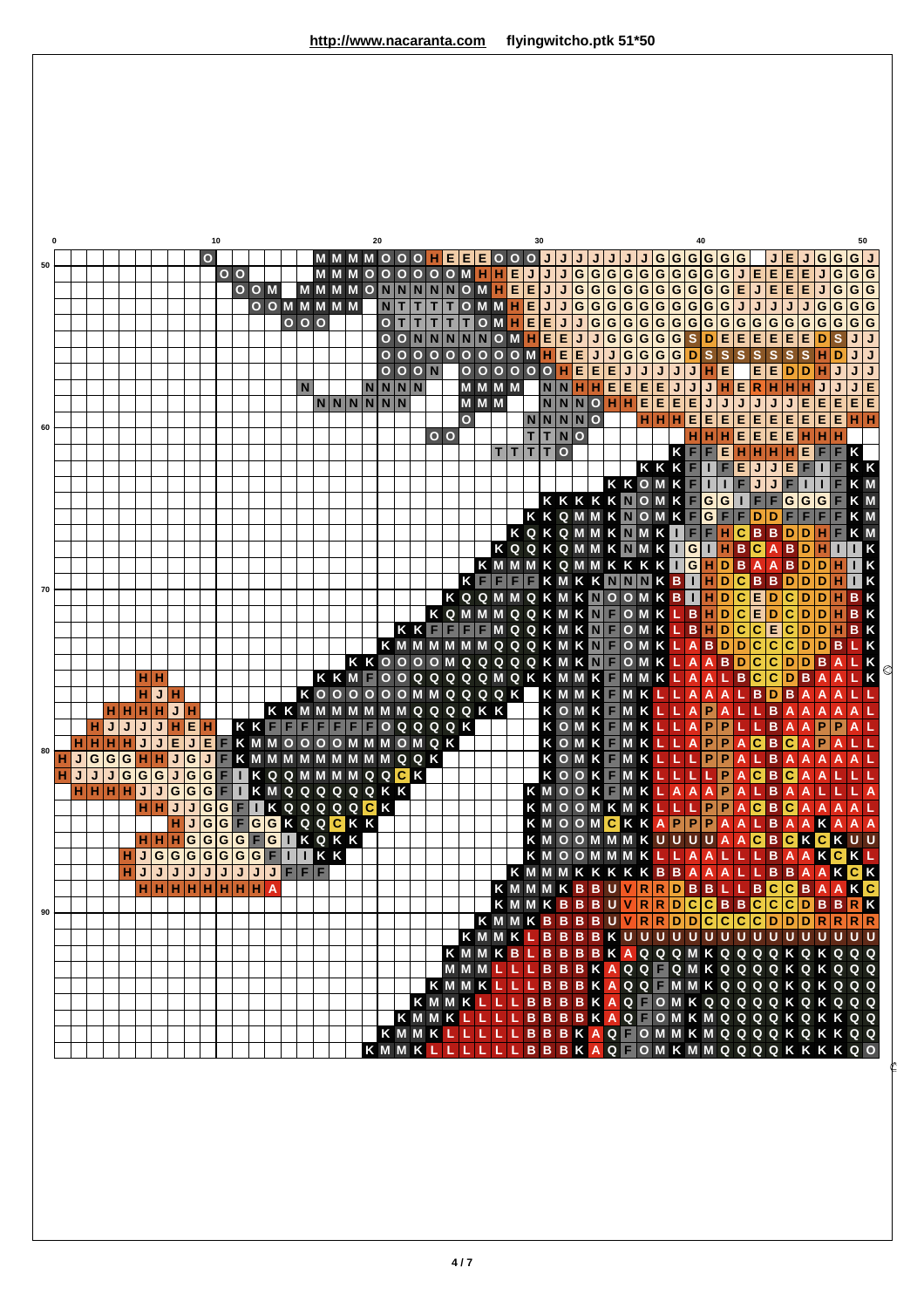|    |              |                |   |                                     |                |                        |             |   |     | 60      |     |                |              |                |                     |                     |                                           |              |              | 70           |             |             |              |                                     |   |         |                         |                         | 80                          |                    |     |                |                                                     |                                                                                |                |             |                                             |              | 90                      |                         |                       |    |                                                                    |                     |                |              |               | 100        |                           |   |
|----|--------------|----------------|---|-------------------------------------|----------------|------------------------|-------------|---|-----|---------|-----|----------------|--------------|----------------|---------------------|---------------------|-------------------------------------------|--------------|--------------|--------------|-------------|-------------|--------------|-------------------------------------|---|---------|-------------------------|-------------------------|-----------------------------|--------------------|-----|----------------|-----------------------------------------------------|--------------------------------------------------------------------------------|----------------|-------------|---------------------------------------------|--------------|-------------------------|-------------------------|-----------------------|----|--------------------------------------------------------------------|---------------------|----------------|--------------|---------------|------------|---------------------------|---|
| 50 |              |                |   |                                     |                |                        |             | Е | IE. |         | IE. | IE.            | E.           | н              |                     |                     | OOOOMMM                                   |              |              |              |             |             |              |                                     |   |         | A A                     | A                       | A                           |                    |     |                |                                                     |                                                                                |                |             |                                             |              |                         |                         |                       |    |                                                                    |                     |                |              |               |            |                           |   |
|    | G            | J              |   |                                     |                | Е                      | Е           | Е | IЕ. | H   H   |     | $\blacksquare$ | $\mathbf{o}$ |                | 0 <sub>0</sub>      | $\ddot{\mathbf{O}}$ | $\circ$                                   |              | O M M M      |              |             |             |              |                                     | W |         |                         | $\mathbf{o}$            |                             |                    | A   |                |                                                     |                                                                                |                |             |                                             |              |                         |                         |                       |    |                                                                    |                     |                |              |               |            |                           |   |
|    | $\mathsf{G}$ | J              | J | J                                   | Е              | E                      |             |   |     |         |     |                |              |                | EEEHMONNNNNMMMM     |                     |                                           |              |              |              |             |             |              | W                                   |   |         | $O$ $O$                 |                         |                             |                    |     | A              |                                                     |                                                                                |                |             |                                             |              |                         |                         |                       |    |                                                                    |                     |                |              |               |            |                           |   |
|    | $\mathbf{G}$ | J              | J | J                                   | $\overline{E}$ | EEEHMMO                |             |   |     |         |     |                | T            | <b>T</b>       | T T N               |                     |                                           |              |              |              |             |             |              | M M M M M O O                       |   |         |                         |                         |                             |                    |     | A              |                                                     |                                                                                |                |             |                                             |              |                         |                         |                       |    |                                                                    |                     |                |              |               |            |                           |   |
|    |              |                | J |                                     |                | EMEEEMMOT              |             |   |     |         |     |                | T            | T              |                     |                     | TTO                                       |              |              |              |             |             |              | $00000$                             |   |         |                         |                         |                             |                    |     |                | A                                                   |                                                                                |                |             |                                             |              |                         |                         |                       |    |                                                                    |                     |                |              |               |            |                           |   |
|    | J            | J              | E | E                                   |                |                        |             |   |     |         |     |                |              |                | <b>MMMMMONNNNN</b>  |                     | 0 <sub>o</sub>                            |              |              |              |             |             |              |                                     |   |         |                         | <b>WWW</b>              |                             |                    |     |                | A                                                   |                                                                                |                |             |                                             |              |                         |                         |                       |    |                                                                    |                     |                |              |               |            |                           |   |
|    | J            | Е              |   | EEEMMM000000000                     |                |                        |             |   |     |         |     |                |              |                |                     |                     |                                           |              |              |              |             |             |              |                                     |   |         |                         |                         |                             | W W                |     |                |                                                     | WHH                                                                            |                |             |                                             |              |                         |                         |                       |    |                                                                    |                     |                |              |               |            |                           |   |
|    | E.           | E              | E | E.                                  |                | $\blacksquare$ HOOOOOO |             |   |     |         |     |                |              |                | $N$ OOO             |                     |                                           |              |              |              |             |             |              |                                     |   |         |                         |                         |                             |                    |     |                |                                                     | HWWGGH                                                                         |                |             |                                             |              |                         |                         |                       |    |                                                                    |                     |                |              |               |            |                           |   |
|    |              |                |   | EEEHHNN                             |                |                        |             |   |     | M M M M |     |                |              |                |                     |                     | NNNN                                      |              |              |              |             | N           |              |                                     |   |         |                         |                         |                             |                    | l G | G G            |                                                     | $E$ $E$ $H$                                                                    |                |             |                                             |              |                         |                         |                       |    |                                                                    |                     |                |              |               |            |                           |   |
|    |              |                |   | $E$ H $H$ O N N N                   |                |                        |             |   |     |         |     | M M M          |              |                |                     |                     | ONNNNN                                    |              |              |              |             |             |              |                                     |   |         |                         |                         |                             | G                  | E   | H              |                                                     | ∣н∣н∣н                                                                         |                |             |                                             |              |                         |                         |                       |    |                                                                    |                     |                |              |               |            |                           |   |
| 60 | н            |                |   |                                     |                | $O$ N $N$ N $N$        |             |   |     |         |     |                |              |                | 0000                |                     |                                           |              |              |              |             |             |              |                                     |   | KK      | F.                      | F                       | Е                           | E   H              |     | G E            |                                                     | HIH                                                                            |                |             |                                             |              |                         |                         |                       |    |                                                                    |                     |                |              |               |            |                           |   |
|    |              |                |   |                                     |                | ONIT                   |             |   |     |         |     |                |              | 0 <sub>o</sub> |                     |                     |                                           |              |              |              |             |             |              | KKMK                                |   |         | $\mathbf{L}$            | F                       | E                           | EH                 |     |                |                                                     | G E H H H                                                                      |                |             |                                             |              |                         |                         |                       |    |                                                                    |                     |                |              |               |            |                           |   |
|    |              |                |   |                                     |                |                        | $0$ T T T T |   |     |         |     |                |              |                |                     |                     |                                           |              |              |              |             |             |              | KKMMFKGF                            |   |         |                         |                         | HHG                         |                    |     |                |                                                     | $\blacksquare$ H w $\blacksquare$ H<br>$E$ $E$ $H$ $W$ $E$ $H$ $H$ $H$ $H$ $H$ |                |             |                                             |              |                         |                         |                       |    |                                                                    |                     |                |              |               |            |                           |   |
|    | $\mathsf{K}$ |                |   |                                     |                |                        |             |   |     |         |     |                |              |                | KKKKMM FOOOKGI      |                     |                                           |              |              |              |             |             |              | K K M M F F M K G F                 |   |         |                         |                         | E.<br>$\mathsf F$           | E.                 |     |                | $E$ $H$ $H$ $A$                                     |                                                                                | ЕН             |             |                                             |              |                         |                         |                       |    |                                                                    |                     |                |              |               |            |                           |   |
|    |              | M <sub>K</sub> |   | MNKKKKK                             |                |                        |             |   |     |         |     |                |              |                | KKFFFFFFFFOOOQQKTII |                     |                                           |              |              |              |             |             |              |                                     |   |         |                         |                         | $\overline{F}$              |                    |     | EHE            |                                                     | $\overline{A}$                                                                 |                | EHEEH       | G G G H                                     |              |                         |                         |                       |    |                                                                    |                     |                |              |               |            |                           |   |
|    |              |                |   | <b>MNKQMKKKKKKMQMOOOOOOOOMMMQKI</b> |                |                        |             |   |     |         |     |                |              |                |                     |                     |                                           |              |              |              |             |             |              |                                     |   |         |                         |                         | $\mathbf{L}$                | FH                 |     | E E            |                                                     | $\overline{A}$                                                                 |                | HHHHH       |                                             |              |                         |                         |                       |    |                                                                    |                     |                |              |               |            |                           |   |
|    |              |                |   | <b>MNKQMKQFFFMMQQQMOOOMMMMMQQKT</b> |                |                        |             |   |     |         |     |                |              |                |                     |                     |                                           |              |              |              |             |             |              |                                     |   |         |                         |                         |                             | п                  |     |                | FHHA                                                |                                                                                |                |             |                                             |              |                         |                         |                       |    |                                                                    |                     |                |              |               |            |                           |   |
|    |              |                |   |                                     |                |                        |             |   |     |         |     |                |              |                |                     |                     |                                           |              |              |              |             |             |              |                                     |   |         |                         |                         |                             | <b>IF</b>          |     |                |                                                     | A                                                                              |                |             |                                             |              |                         |                         |                       |    |                                                                    |                     |                |              |               |            |                           |   |
|    |              |                |   |                                     |                |                        |             |   |     |         |     |                |              |                |                     |                     |                                           |              |              |              |             |             |              |                                     |   |         |                         |                         | Ш                           | <b>IF</b>          |     |                |                                                     | W                                                                              |                |             |                                             |              |                         |                         |                       |    |                                                                    |                     |                |              |               |            |                           |   |
|    |              |                |   | NNNNKKQQQQQQQQQQQQQQQQQQQQXK        |                |                        |             |   |     |         |     |                |              |                |                     |                     |                                           |              |              |              |             |             |              |                                     |   |         |                         |                         | F                           | F.                 | F   |                |                                                     | W                                                                              |                |             |                                             |              |                         |                         |                       |    |                                                                    |                     |                |              |               |            |                           |   |
| 70 |              |                |   | OOFNKKQQQQQQQQQQQQQQQQQQKK          |                |                        |             |   |     |         |     |                |              |                |                     |                     |                                           |              |              |              |             |             |              |                                     |   |         |                         |                         |                             |                    |     |                |                                                     | YY                                                                             |                |             |                                             |              |                         |                         |                       |    |                                                                    |                     |                |              |               |            |                           |   |
|    |              |                |   | MO <b>NKKQQQQQQQQKKKKK</b>          |                |                        |             |   |     |         |     |                |              |                |                     |                     |                                           |              |              |              |             |             |              |                                     |   | 000     |                         |                         |                             |                    |     | F              | $\overline{O}$                                      | Y<br>$\mathbf{Y}$                                                              |                |             |                                             |              |                         |                         |                       |    |                                                                    |                     |                |              |               |            |                           |   |
|    |              |                |   | O F N K K Q Q Q K K K K K K         |                |                        |             |   |     |         |     |                |              |                |                     |                     |                                           |              |              |              |             |             |              | $\mathbf{o}$                        |   |         |                         | $\overline{O}$          |                             |                    |     | F              |                                                     | O Y Y                                                                          |                |             |                                             |              | 0 <sub>0</sub>          |                         |                       |    |                                                                    |                     |                |              |               |            |                           |   |
|    |              |                |   | MOFNKKKKK                           |                |                        |             |   |     |         |     |                |              |                |                     |                     |                                           |              |              |              |             |             |              | $\overline{O}$                      |   |         |                         |                         |                             |                    | Y   | $\overline{O}$ | Y                                                   | $\mathbf Y$                                                                    |                |             | $\mathbf{o}$                                |              |                         | $\mathbf{o}$            |                       |    |                                                                    |                     |                |              |               |            |                           |   |
|    |              |                |   | MOFNKK                              |                |                        |             |   |     |         |     |                |              |                |                     |                     |                                           |              |              |              |             |             |              | Ÿ                                   |   |         |                         |                         |                             |                    |     | $\mathbf{o}$   | Y                                                   | Y                                                                              |                |             |                                             |              |                         | $\overline{o}$          |                       |    |                                                                    |                     |                |              |               |            |                           |   |
|    |              |                |   | MOFNKK                              |                |                        |             |   |     |         |     |                |              |                |                     |                     |                                           |              |              |              |             |             |              |                                     |   | YY      |                         |                         |                             |                    |     |                |                                                     |                                                                                |                |             |                                             |              | Y                       |                         |                       |    |                                                                    |                     |                |              |               |            |                           | € |
|    |              |                |   | KONKKK                              |                |                        |             |   |     |         |     |                |              |                |                     |                     |                                           |              |              |              |             |             |              |                                     |   |         |                         |                         |                             |                    |     |                |                                                     |                                                                                |                |             |                                             |              |                         |                         |                       |    |                                                                    |                     |                |              |               |            |                           |   |
|    |              |                |   | KONKKK                              |                |                        |             |   |     |         |     |                |              |                |                     |                     |                                           |              |              |              |             |             |              |                                     |   | w       |                         |                         |                             |                    |     |                |                                                     |                                                                                |                |             |                                             |              |                         |                         |                       |    |                                                                    |                     |                |              |               |            |                           |   |
|    |              |                |   | <b>KONKQK</b>                       |                |                        |             |   |     |         |     |                |              |                |                     |                     |                                           |              |              |              |             |             |              | WWW <sub>W</sub>                    |   |         |                         |                         |                             |                    |     |                |                                                     |                                                                                |                |             |                                             |              |                         |                         | <b>WWWW</b>           |    |                                                                    |                     |                |              |               |            |                           |   |
| 80 |              |                |   | KONKKK                              |                |                        |             |   |     |         |     |                |              |                |                     |                     |                                           |              |              |              |             | WWR         |              |                                     |   | R       | $\overline{\mathsf{R}}$ |                         | R                           | R R                |     | $\mathbb{R}$   | $\mathbb{R}$                                        |                                                                                |                |             | $\mathbb{R}$                                | $\mathbb{R}$ |                         | ١v                      |                       |    | L R W W                                                            |                     |                |              |               |            |                           |   |
|    |              |                |   | <b>KMNKQK</b>                       |                |                        |             |   |     |         |     |                |              |                |                     |                     |                                           |              | W            |              | R R         |             | ١v           |                                     | R | l D     |                         | L R                     | R                           | D/D                |     | R R            |                                                     | R<br>$\mathbf \Phi$                                                            |                |             |                                             | D            | R                       |                         |                       |    |                                                                    | RRW                 |                |              |               |            |                           |   |
|    |              |                |   | KMNKQK                              |                |                        |             |   |     |         |     |                |              |                |                     |                     |                                           |              | <b>WR</b>    | R            |             |             | ٧            |                                     |   | R D D   |                         | L R                     | D                           |                    |     | $D/D$ $R$      |                                                     | R<br>١V                                                                        | v              | v           | $\mathbf \Phi$                              | $\mathbf{D}$ | D R                     |                         | V                     | ١v |                                                                    |                     | $R$ R W        |              |               |            |                           |   |
|    |              |                |   | KMNKMK                              |                |                        |             |   |     |         |     |                |              |                |                     |                     | <b>WV</b>                                 |              | $\mathbb{R}$ |              | $\mathbf v$ | $\mathbf v$ | $\mathbb{R}$ |                                     |   | DDLRD   |                         |                         | D                           | $ {\tt c} {\tt c}$ |     |                |                                                     | D D R R                                                                        | $\mathbf v$    | $\mathbf v$ | $\bullet$                                   | L            |                         |                         | D/D/R                 |    | ١v                                                                 |                     | $\mathbb{R}$   | <b>VW</b>    |               |            |                           |   |
|    |              |                |   | LKNKMK                              |                |                        |             |   |     |         |     |                |              |                |                     |                     | W                                         |              | IR.          |              |             | V R         | D            |                                     |   | D D L   | RD                      |                         | $ {\tt c} {\tt c} {\tt c} $ |                    |     |                |                                                     | C D R R V V                                                                    |                |             | V                                           |              | D                       |                         | $D$ $R$ $R$           |    | ١v                                                                 |                     | $\mathbb{R}$   | IR.          | <b>VW</b>     |            |                           |   |
|    |              |                |   | LKKCMK                              |                |                        |             |   |     |         |     |                |              |                |                     |                     | <b>WV</b>                                 | $\mathbb{R}$ |              |              |             |             |              | VVRWWWWWG                           |   |         |                         |                         |                             |                    |     |                |                                                     | $ C C C D R R V V W W W D R$                                                   |                |             |                                             |              |                         |                         |                       |    | v   v                                                              |                     |                | $\mathbb{R}$ | <b>VW</b>     |            |                           |   |
|    |              |                |   | UKQQMK                              |                |                        |             |   |     |         |     |                |              |                |                     | W                   |                                           | RL           |              |              |             | VVWD        |              |                                     |   |         |                         |                         |                             |                    |     |                |                                                     | DDDDWCCDDRRWWDDDDWWRV                                                          |                |             |                                             |              |                         |                         |                       |    |                                                                    |                     |                | R            |               | <b>IVW</b> |                           |   |
|    |              |                |   | BKKCMMK                             |                |                        |             |   |     |         |     |                |              |                | <b>WV</b>           |                     | R                                         |              | LIV          |              |             | <b>VWDD</b> |              |                                     |   | D/D C C |                         | $\overline{\mathsf{c}}$ |                             |                    |     |                |                                                     | DWDDRRWDDDD                                                                    |                |             |                                             |              | $\overline{\mathsf{c}}$ | $\overline{\mathsf{c}}$ | $\overline{c}$        |    | $ C $ W $ V $                                                      |                     |                | R R          |               | <b>VW</b>  |                           |   |
|    |              |                |   | KKCKKMK                             |                |                        |             |   |     |         |     |                |              |                |                     | $\mathbf{V}$        | $\mathbb{R}$                              |              | LIV          |              |             |             |              |                                     |   |         |                         |                         |                             |                    |     |                |                                                     | RWWWWWWWWWWRRRRWWWWWWWWW                                                       |                |             |                                             |              |                         |                         |                       |    |                                                                    |                     |                | $\mathbf{L}$ | $R$ $V$       |            | IV W                      |   |
|    |              |                |   | KCKBKMK                             |                |                        |             |   |     |         |     |                |              |                | W                   |                     | $\mathbb{R}$                              |              |              |              |             |             |              |                                     |   |         |                         |                         |                             |                    |     |                |                                                     | LVRVVVVLVVVVVVRWWRRRRRRLVVVVRV                                                 |                |             |                                             |              |                         |                         |                       |    |                                                                    |                     |                |              | R.            |            | <b>v</b> v w              |   |
| 90 |              |                |   | KKUBKMK                             |                |                        |             |   |     |         |     |                |              |                | <b>WV</b>           | <b>WV</b>           |                                           |              | <b>LIV</b>   |              |             |             |              | $R$ $ V R R V V V$                  |   |         |                         |                         |                             |                    |     |                |                                                     | $ L V V V V R W D D W V V V V V L$<br> v v v w d d c c w v v v v               |                |             |                                             |              |                         |                         | V V V<br>$\mathbf{V}$ | Ŋ  |                                                                    | $R$ $R$ $V$         |                |              |               |            | <b>LRVVW</b><br><b>VW</b> |   |
|    |              | R V            |   | UBKMK<br>UUUBKMK                    |                |                        |             |   |     |         |     |                |              |                |                     | <b>WV</b>           | $\mathbb{R}$<br>$R$ $\blacksquare$ $\vee$ |              |              |              |             |             |              | R R V V V<br>$R$ $R$ $R$ $R$ $R$    |   | LIV     |                         |                         |                             |                    |     |                |                                                     | VRRRWWWWWWVVV                                                                  |                |             |                                             |              |                         | IV.                     | $R$ <sub>R</sub>      |    | $\mathbb{R}$<br>${\sf R}$                                          | $\mathbb{R}$<br>l R | V              |              | R V <br>$R$ V |            | <b>VW</b>                 |   |
|    |              |                |   | QQQKMKMK                            |                |                        |             |   |     |         |     |                |              |                |                     |                     | WVR                                       |              | <b>LVI</b>   |              |             |             |              |                                     |   |         |                         |                         |                             |                    |     |                |                                                     | VRWWWWWWWWWWWWWWWWWWWWWWWWW                                                    |                |             |                                             |              |                         |                         |                       |    |                                                                    |                     | V              | Ŋ            | $\mathbb{R}$  |            | <b>VW</b>                 |   |
|    |              |                |   | QMMKMKMK                            |                |                        |             |   |     |         |     |                |              |                | <b>WV</b>           |                     |                                           |              |              |              |             | VRLVWDD     |              |                                     |   | D/D/D   |                         | D/D                     |                             |                    |     |                |                                                     | $D D D D D D D D D D D D D D C W V$                                            |                |             |                                             |              |                         |                         |                       |    |                                                                    |                     |                | R.           | $\mathbf v$   |            | <b>VW</b>                 |   |
|    |              |                |   | QQMKMKMK                            |                |                        |             |   |     |         |     |                |              |                |                     |                     | <b>WV</b>                                 | R.           |              |              |             |             |              | $V$ $V$ $D$ $D$ $D$ $C$ $C$ $C$ $C$ |   |         |                         |                         |                             |                    |     |                |                                                     | c c c c c c c c                                                                |                |             |                                             |              |                         |                         |                       |    | $ {\tt C} {\tt C} {\tt C} {\tt C} {\tt C} {\tt C} {\tt W} {\tt V}$ |                     |                | $\mathbb{R}$ | $\mathbf v$   |            | W                         |   |
|    |              |                |   | <b>OQMKMKMK</b>                     |                |                        |             |   |     |         |     |                |              |                |                     | W                   | V.                                        | $\mathbb{R}$ | $\mathbf{L}$ |              |             |             |              | VVWDDCCCC                           |   |         |                         |                         |                             |                    |     |                |                                                     | $C C C C C C C C C C C C C C C C W R V$                                        |                |             |                                             |              |                         |                         |                       |    |                                                                    |                     | $\mathbf \Phi$ | R.           | $\mathbf v$   | ١v         | W                         |   |
|    |              |                |   | <b>OFMMKMKK</b>                     |                |                        |             |   |     |         |     |                |              |                |                     | W                   | ٧                                         | $\mathbb{R}$ |              | $\mathbf{v}$ |             |             |              | $V$ RWDCCCC                         |   |         |                         |                         |                             |                    |     |                | $ {\tt c} {\tt c} {\tt c} {\tt c} {\tt c} {\tt c} $ | $ \mathbf{c} $                                                                 | $ \mathbf{c} $ |             | $ {\tt c} {\tt c} {\tt c} {\tt c} {\tt c} $ |              |                         |                         |                       |    | C W V V                                                            |                     | LR             |              | $\mathbf{V}$  | <b>VW</b>  |                           |   |
|    |              |                |   | <b>NMMKMKK</b>                      |                |                        |             |   |     |         |     |                |              |                |                     |                     |                                           | WVV          |              |              |             |             |              |                                     |   |         |                         |                         |                             |                    |     |                |                                                     | LVRWDDCCCCCCCCCCCCCCCDDDWR                                                     |                |             |                                             |              |                         |                         |                       |    | V                                                                  |                     | ١v             |              | <b>VVW</b>    |            |                           |   |
|    |              |                |   | <b>EMMMKMKK</b>                     |                |                        |             |   |     |         |     |                |              |                |                     |                     |                                           |              | <b>WV</b>    |              |             | V V         |              |                                     |   |         |                         |                         |                             |                    |     |                |                                                     | $R$ W W W D D D D D D D D D D D D D D D W W K Y                                |                |             |                                             |              |                         |                         |                       |    | V                                                                  |                     | ١v             | <b>VW</b>    |               |            |                           |   |
|    |              | $\circledcirc$ |   |                                     |                |                        |             |   |     |         |     |                |              |                |                     |                     |                                           |              |              |              |             |             |              |                                     |   |         |                         |                         |                             |                    |     |                |                                                     |                                                                                |                |             |                                             |              |                         |                         |                       |    |                                                                    |                     |                |              |               |            |                           |   |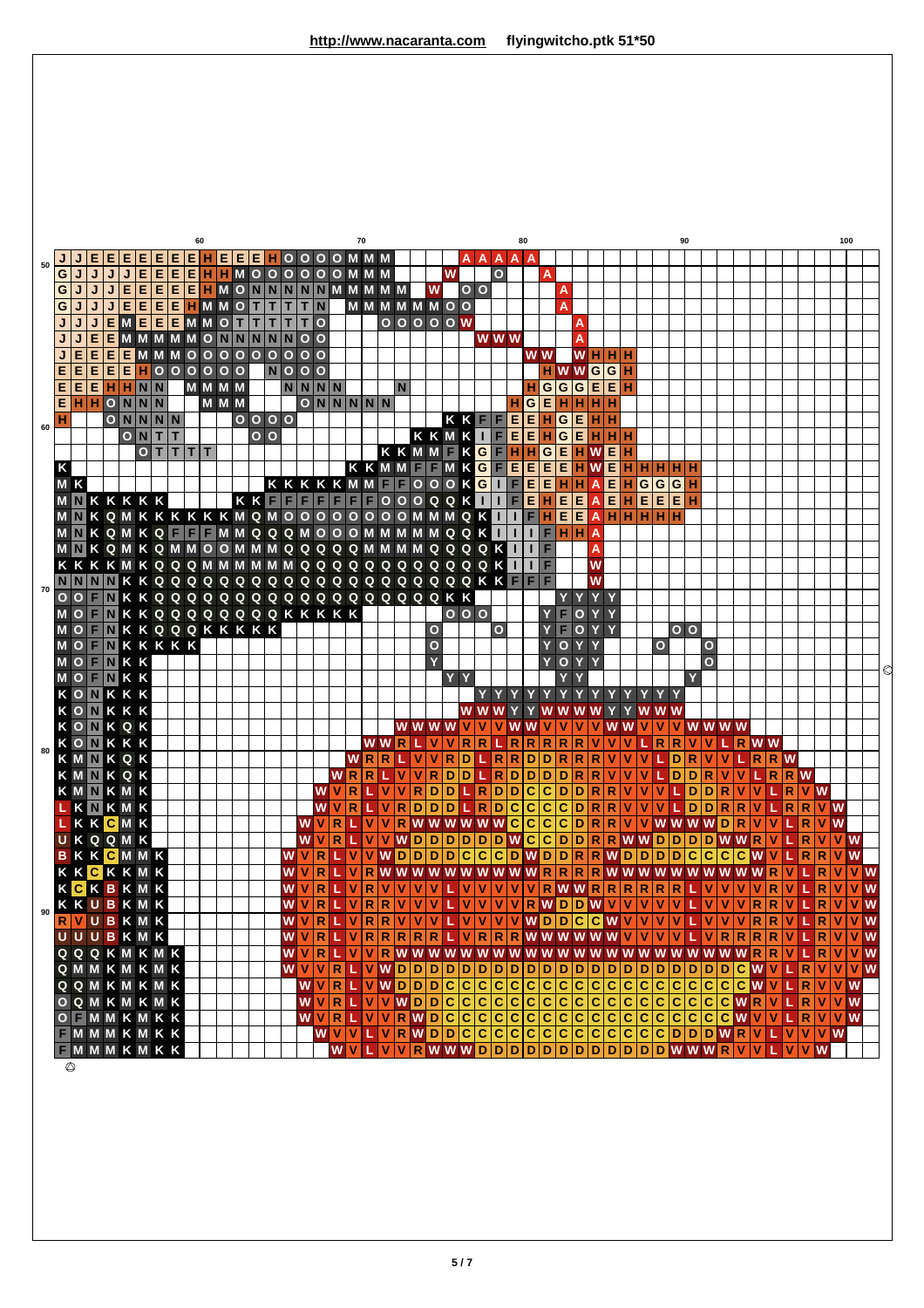| $\mathbf{0}$ |  |  |                |                |           |              | 10                        |                         |                |                |     |           |            |       |                |                         |                | 20                        |                           |                 |           |                |                                            |                               |                 |     | 30             |  |  |                                                                                                                          |  |  | 40 |  |  |                |                              |  | 50  |
|--------------|--|--|----------------|----------------|-----------|--------------|---------------------------|-------------------------|----------------|----------------|-----|-----------|------------|-------|----------------|-------------------------|----------------|---------------------------|---------------------------|-----------------|-----------|----------------|--------------------------------------------|-------------------------------|-----------------|-----|----------------|--|--|--------------------------------------------------------------------------------------------------------------------------|--|--|----|--|--|----------------|------------------------------|--|-----|
| 100          |  |  |                |                |           |              |                           |                         |                |                |     |           |            |       |                |                         |                |                           |                           | KMMKALL         |           |                |                                            |                               |                 |     |                |  |  | K M M K L L L L L L B B B K A Q F O M K M M Q Q Q Q K Q K K Q O<br>L L L L B B B K A Q F O M M M M M Q Q Q K K Q K K O F |  |  |    |  |  |                |                              |  |     |
|              |  |  |                |                |           |              |                           |                         |                |                |     |           |            |       |                |                         | KMMKA          |                           |                           |                 |           |                |                                            |                               |                 |     |                |  |  | <b>BBBKAQFOMMMMMQQQKKQKKOF</b>                                                                                           |  |  |    |  |  |                |                              |  |     |
|              |  |  |                |                |           |              |                           |                         |                |                |     |           |            |       |                |                         | KMKA           | A                         | $\boldsymbol{\mathsf{A}}$ |                 |           |                |                                            |                               |                 |     |                |  |  | <b>BBBKAFOOMMMMMQQKKKQQKQF</b>                                                                                           |  |  |    |  |  |                |                              |  |     |
|              |  |  |                |                |           |              |                           |                         |                |                |     |           |            |       |                |                         | KMKAAA         |                           |                           |                 |           |                |                                            |                               |                 |     |                |  |  | B B K A Q F O Q F O M M Q Q Q K K K Q K Q F O                                                                            |  |  |    |  |  |                |                              |  |     |
|              |  |  |                |                |           |              |                           |                         |                |                |     |           |            | K M K |                |                         | $A \mid A$     | $\boldsymbol{\mathsf{A}}$ |                           |                 |           |                |                                            |                               | B.              |     |                |  |  | <b>BBKA MMQ OMMQQKQKKKQQT</b>                                                                                            |  |  |    |  |  |                |                              |  |     |
|              |  |  |                |                |           |              |                           |                         |                |                |     | KMKA      |            |       |                |                         | $A$ $A$        |                           |                           | $L$ $L$ $L$ $L$ |           |                |                                            |                               | $\, {\bf B} \,$ |     |                |  |  | <b>BBKAFQQFOOMQQKQKKKQQQQF</b>                                                                                           |  |  |    |  |  |                |                              |  |     |
|              |  |  |                |                |           |              |                           |                         |                |                |     | KMKAA     |            |       |                |                         | $A$ $A$        |                           |                           |                 |           |                |                                            |                               | B               | B   |                |  |  | BKAQQQ FOMMQKQQKKKQQQQ                                                                                                   |  |  |    |  |  |                |                              |  |     |
|              |  |  |                |                |           |              |                           |                         |                |                | K M |           | K          | A A   |                |                         | $A$ $A$        |                           |                           |                 |           |                |                                            | в                             |                 |     |                |  |  | <b>BBKAQQQ MOMKQQKKBKKQQQQO</b>                                                                                          |  |  |    |  |  |                |                              |  |     |
|              |  |  |                |                |           |              |                           |                         |                | KMK            |     |           |            | A A A |                | $\overline{A}$          |                |                           |                           |                 |           |                |                                            | в                             |                 |     |                |  |  | BKKAQQQ FOOMKQQKKBKKQQQQQ                                                                                                |  |  |    |  |  |                |                              |  |     |
| 110          |  |  |                |                |           |              |                           |                         |                |                |     | MKAAAAAL  |            |       |                |                         |                |                           |                           |                 |           |                |                                            | $B$ $B$                       | $\mathsf{K}$    |     |                |  |  | KAQQMFOOMKQKKKBKQQFQQQ                                                                                                   |  |  |    |  |  |                |                              |  |     |
|              |  |  |                |                |           |              |                           |                         |                |                |     | MKKA      |            | AAA   |                | $\overline{\mathsf{A}}$ |                |                           |                           |                 |           |                |                                            |                               |                 |     |                |  |  | BBKKAQQQ MOMMQQKKKBKQQ QQQ                                                                                               |  |  |    |  |  |                |                              |  |     |
|              |  |  |                |                |           |              |                           |                         |                |                |     | MKAA      | A A A      |       |                |                         |                |                           |                           |                 | L L       | T<br><b>BK</b> | KK                                         |                               |                 |     |                |  |  | KAQQ MOOMQQQKKKBKQQQ QQ                                                                                                  |  |  |    |  |  |                |                              |  |     |
|              |  |  |                |                |           |              |                           |                         | M <sub>K</sub> | MKAAA<br>A     |     | $A$ $A$   | A A<br>AAA |       | $\overline{A}$ |                         |                |                           |                           |                 | <b>BK</b> |                |                                            |                               |                 | KA  | $\overline{A}$ |  |  | QQ OOMMQQQKKBBKQQQM Q                                                                                                    |  |  |    |  |  |                |                              |  |     |
|              |  |  |                |                |           |              |                           |                         | MKAA           |                |     | $A$ $A$   | A A        |       |                |                         |                |                           |                           | LBK             |           |                |                                            |                               |                 | Κ   | $\overline{A}$ |  |  | QQ OOMMQQQKKBBKKQQM Q<br>Q OOOMQQQKKKBBKKQQM Q                                                                           |  |  |    |  |  |                |                              |  |     |
|              |  |  |                |                |           | MKKA         |                           |                         |                | $\overline{A}$ |     | AAAAL     |            |       |                |                         |                |                           |                           | L B K           |           |                |                                            |                               |                 |     | $\overline{A}$ |  |  | Q FOOMMQQQKKKBBKKQQQMF                                                                                                   |  |  |    |  |  |                |                              |  |     |
|              |  |  |                |                |           | M            | K                         | A                       | A A            |                |     | AAALLLLK  |            |       |                |                         |                |                           |                           |                 |           |                |                                            |                               |                 |     | $\overline{A}$ |  |  | <b>FOOMMQOQKKKKBBKKQQQMO</b>                                                                                             |  |  |    |  |  |                |                              |  |     |
|              |  |  |                |                | <b>MK</b> |              |                           | A                       |                |                |     | AAAA      |            |       |                | ALLLL                   |                | $\overline{\mathbf{K}}$   |                           |                 |           |                |                                            |                               | $\mathbf{o}$    |     |                |  |  | KA OOMMOQQKKKBBBKKQQQMO                                                                                                  |  |  |    |  |  |                |                              |  |     |
|              |  |  |                |                | <b>MK</b> |              | $\overline{\mathsf{A}}$   | A                       |                |                |     | AAAAALLLK |            |       |                |                         |                |                           |                           |                 |           |                |                                            |                               |                 |     |                |  |  | O K A Q F O M M Q O M Q K K K B B B L K K Q Q Q M                                                                        |  |  |    |  |  |                |                              |  |     |
|              |  |  |                | <b>MKA</b>     |           |              | $\boldsymbol{\mathsf{A}}$ |                         |                |                |     | AAAAALLLK |            |       |                |                         |                |                           |                           |                 |           |                |                                            | $\overline{O}$                |                 |     |                |  |  | K A O F M M O Q M Q Q K K K B B L L K K Q Q Q M                                                                          |  |  |    |  |  |                |                              |  |     |
| 120          |  |  |                | M <sub>K</sub> |           |              | A                         |                         |                |                |     | AAAALLLK  |            |       |                |                         |                |                           |                           |                 |           |                |                                            | $\overline{O}$ $\overline{Q}$ |                 |     |                |  |  | KA OOOOMMQQKKBBLBLKKQQQM                                                                                                 |  |  |    |  |  |                |                              |  |     |
|              |  |  |                | M <sub>K</sub> |           | A            | $\overline{A}$            |                         |                |                |     | AAAALLK   |            |       |                |                         |                |                           |                           |                 |           |                | $\overline{O}$ $\overline{O}$              | $\overline{O}$                |                 | KAF |                |  |  | O M O M M Q Q Q K K B B B L K K K Q Q Q Q                                                                                |  |  |    |  |  |                |                              |  |     |
|              |  |  |                | <b>MKK</b>     |           | A A          |                           |                         |                |                |     | AAALLK    |            |       |                |                         |                |                           |                           |                 |           |                |                                            |                               |                 |     |                |  |  | OOBKA FOOOMMQQKKKBLLK                                                                                                    |  |  |    |  |  | KKQQQQ         |                              |  |     |
|              |  |  | M              | K A            |           | A            | $\overline{A}$            | A                       | $\overline{A}$ |                |     | ALK       |            |       |                |                         |                |                           |                           |                 |           |                | OKBBK                                      |                               |                 |     |                |  |  | A <b>FOMMMQQKQKKBK</b>                                                                                                   |  |  |    |  |  |                | KQQQQ                        |  |     |
|              |  |  | M              | K              | A         | ♦            | $\overline{\mathsf{A}}$   | A                       |                | ALLK           |     |           |            |       |                |                         |                |                           |                           |                 |           |                |                                            |                               |                 |     |                |  |  | OKAABAA FOQMMQQKKKLLK                                                                                                    |  |  |    |  |  |                | KKQQQ                        |  |     |
|              |  |  | M              | K              | Ä         | Â            | $\overline{A}$            | $\overline{\mathsf{A}}$ |                | ALK            |     |           |            |       |                |                         |                |                           |                           | OKBAA           |           |                |                                            |                               |                 |     |                |  |  | KAM COOMMMQKKKLK                                                                                                         |  |  |    |  |  |                | <b>KKQQQ</b>                 |  |     |
|              |  |  | MK <sup></sup> |                | Ä         |              |                           |                         |                | AAAAK          |     |           |            |       |                |                         | $\overline{O}$ |                           |                           |                 |           |                |                                            |                               |                 |     |                |  |  | OKAAKAAM FOMMMKQKKK<br>O O K B A A A K W M M O O O O M M Q Q K K                                                         |  |  |    |  |  |                | KKQQQ                        |  |     |
|              |  |  | M<br>$M$ K     | K              | A<br>Ā    | AAAK<br>AAAK |                           |                         |                |                |     |           |            |       |                |                         |                |                           |                           |                 |           |                |                                            |                               |                 |     |                |  |  | OOK BAAAAKWMQ FOOOFMMMKKK                                                                                                |  |  |    |  |  |                | <b>KKKQQ</b><br><b>KKKQQ</b> |  |     |
|              |  |  |                | <b>KKA</b>     |           | AAK          |                           |                         |                |                |     |           |            |       |                |                         |                |                           |                           |                 |           |                |                                            |                               |                 |     |                |  |  | OOKAAAAKAQQQ OMQQOMMKK                                                                                                   |  |  |    |  |  |                | <b>KKKQQ</b>                 |  |     |
| 130          |  |  |                | KKAAK          |           |              |                           |                         |                |                |     |           |            |       |                |                         |                |                           |                           |                 |           |                |                                            |                               |                 |     |                |  |  | OOKBAAAAKWQQQFOMMQQOMKK                                                                                                  |  |  |    |  |  | KKKKKQ         |                              |  |     |
|              |  |  |                | KAAK           |           |              |                           |                         |                |                |     |           |            |       |                |                         |                |                           |                           |                 |           |                |                                            |                               |                 |     |                |  |  | KKKKKKKKKKWQQQO F MMMQKQKK                                                                                               |  |  |    |  |  | <b>KKQKKQ</b>  |                              |  |     |
|              |  |  | $\mathsf{K}$   | A K            |           |              |                           |                         |                |                |     | KKKKK     |            |       |                |                         |                |                           |                           |                 |           |                |                                            |                               |                 |     |                |  |  | K W Q Q Q Q O O F M M Q K K K K K                                                                                        |  |  |    |  |  | <b>KKQKKQ</b>  |                              |  |     |
|              |  |  | K K            |                |           |              |                           |                         |                |                |     |           |            |       |                |                         |                |                           |                           |                 |           |                |                                            |                               |                 |     |                |  |  | <b>KAQQQQOOOOMMQKKK</b>                                                                                                  |  |  |    |  |  | <b>KKQKKQ</b>  |                              |  |     |
|              |  |  | K K            |                |           |              |                           |                         |                |                |     |           |            |       |                |                         |                |                           |                           |                 |           |                |                                            |                               |                 |     |                |  |  | <b>KAQQQQQOQQQOMQKKK</b>                                                                                                 |  |  |    |  |  | KKKQQQQ        |                              |  |     |
|              |  |  |                |                |           |              |                           |                         |                |                |     |           |            |       |                |                         |                |                           |                           |                 |           |                |                                            |                               |                 |     |                |  |  | K A Q Q Q Q M M M Q Q Q Q K K K K                                                                                        |  |  |    |  |  | <b>KKQQQKK</b> |                              |  |     |
|              |  |  | K<br>K<br>K    |                |           |              |                           |                         |                |                |     |           |            |       |                |                         |                |                           |                           | A               |           |                |                                            |                               |                 |     |                |  |  | QQMMMMMQKKQKKKK                                                                                                          |  |  |    |  |  | <b>KKQQQQK</b> |                              |  |     |
|              |  |  |                |                |           |              |                           |                         |                |                |     |           |            |       |                |                         |                |                           |                           |                 |           |                |                                            |                               |                 |     |                |  |  | <b>KKQQMMMQQMQKKKKKK</b>                                                                                                 |  |  |    |  |  | <b>KKKKKQQ</b> |                              |  |     |
|              |  |  | K              |                |           |              |                           |                         |                |                |     |           |            |       |                |                         |                |                           |                           |                 |           |                |                                            |                               |                 |     |                |  |  | <b>KKKKKKKKKKQKKKKKK</b>                                                                                                 |  |  |    |  |  |                | KKFTT                        |  |     |
| 140          |  |  |                |                |           |              |                           |                         |                |                |     |           |            |       |                |                         |                |                           |                           |                 |           |                |                                            |                               |                 |     |                |  |  | KGGGTNNGTTFKKQKKKK                                                                                                       |  |  |    |  |  |                | KKKFT                        |  |     |
|              |  |  |                |                |           |              |                           |                         |                |                |     |           |            |       |                |                         |                |                           |                           |                 |           |                |                                            |                               |                 |     |                |  |  | KNNNGNGGGGGTKKKQK                                                                                                        |  |  |    |  |  |                | KKKKK                        |  |     |
|              |  |  |                |                |           |              |                           |                         |                |                |     |           |            |       |                |                         |                |                           |                           |                 |           |                |                                            |                               |                 |     |                |  |  | <b>KKKKKKKKKKKKKKKKK</b><br>KM <b>THE MMMMMMMMKKKKKK</b>                                                                 |  |  |    |  |  |                | <b>KKKKK</b><br>KKKK         |  |     |
|              |  |  |                |                |           |              |                           |                         |                |                |     |           |            |       |                |                         |                |                           |                           |                 |           |                |                                            |                               |                 |     |                |  |  | <b>KMMMMMMMMMMMMKKKKKKK</b>                                                                                              |  |  |    |  |  |                |                              |  | K K |
|              |  |  |                |                |           |              |                           |                         |                |                |     |           |            |       |                |                         |                |                           |                           |                 |           |                |                                            |                               |                 |     |                |  |  | <b>KMMMMMMMMMMMMKKKKKKKK</b>                                                                                             |  |  |    |  |  |                |                              |  |     |
|              |  |  |                |                |           |              |                           |                         |                |                |     |           |            |       |                |                         |                |                           |                           |                 |           |                |                                            |                               |                 |     |                |  |  | <b>KKKKKKKKKKKKKKKKKKKQ</b>                                                                                              |  |  |    |  |  |                |                              |  |     |
|              |  |  |                |                |           |              |                           |                         |                |                |     |           |            |       |                |                         |                |                           |                           |                 |           |                | K M M <b>E E E E M M M M M M K K K K K</b> |                               |                 |     |                |  |  |                                                                                                                          |  |  |    |  |  |                |                              |  |     |
|              |  |  |                |                |           |              |                           |                         |                |                |     |           |            |       |                |                         |                |                           |                           |                 |           |                | <b>KKKKKKKKKKKKKKKKK</b>                   |                               |                 |     |                |  |  |                                                                                                                          |  |  |    |  |  |                |                              |  |     |
|              |  |  |                |                |           |              |                           |                         |                |                |     |           |            |       |                |                         |                |                           |                           |                 |           |                |                                            |                               |                 |     |                |  |  |                                                                                                                          |  |  |    |  |  |                |                              |  |     |